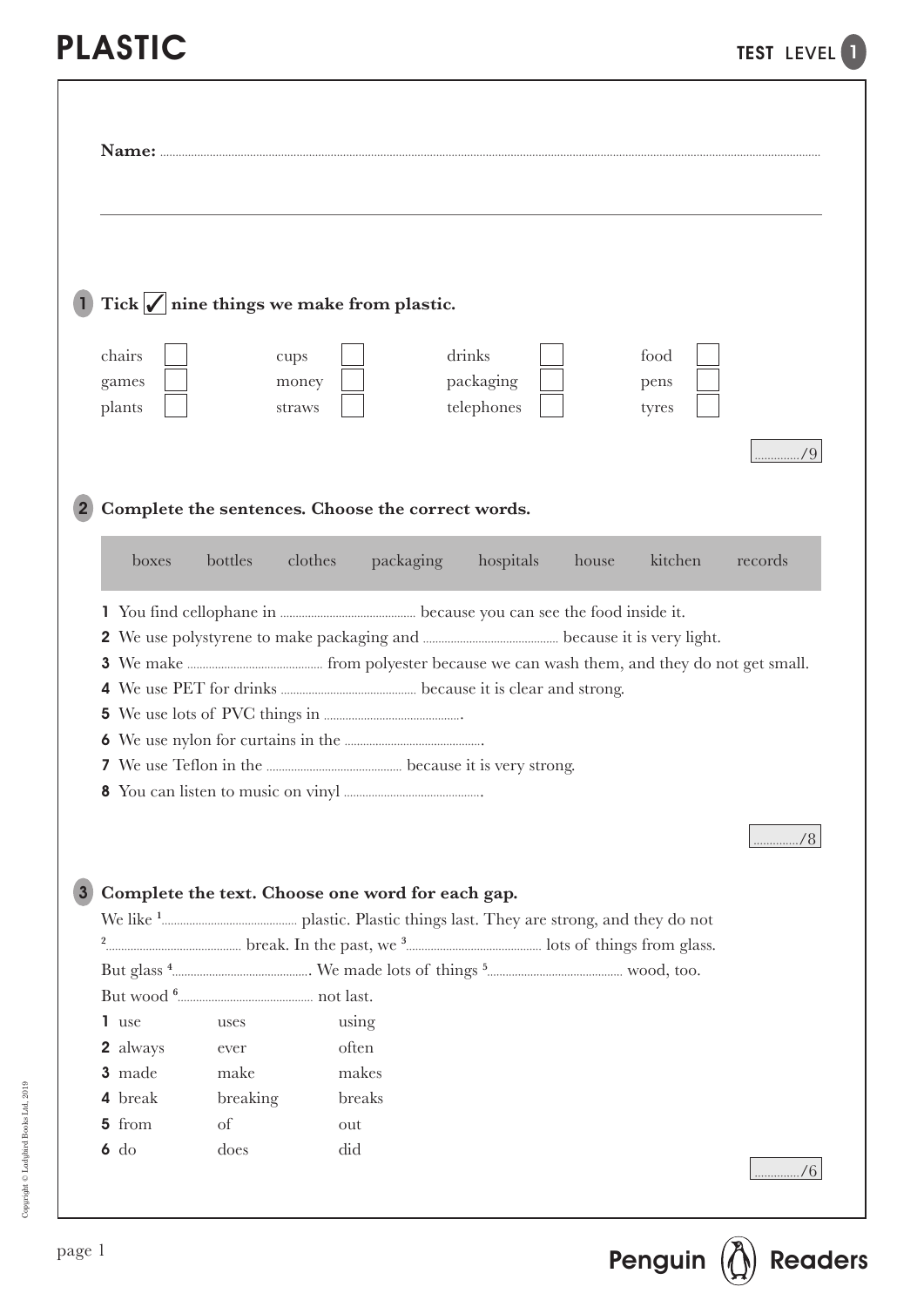|  | Write $T$ (true) or $F$ (false).                                  |              |                   |             |
|--|-------------------------------------------------------------------|--------------|-------------------|-------------|
|  | 1 Plastic is not expensive.                                       |              |                   |             |
|  | 2 Plastic is always the same colour.                              |              |                   |             |
|  | 3 In the past, we made things from plastic.                       | .            |                   |             |
|  | 4 Plastic things can be clean and dry.                            |              |                   |             |
|  | 5 Plastic carries energy and water to our homes.                  |              |                   |             |
|  | <b>6</b> Plastic doesn't save energy in planes.                   |              |                   |             |
|  |                                                                   |              |                   |             |
|  |                                                                   |              |                   | $\ldots$ /6 |
|  |                                                                   |              |                   |             |
|  |                                                                   |              |                   |             |
|  | Answer the questions. Use the numbers in the box.                 |              |                   |             |
|  |                                                                   |              |                   |             |
|  | five minutes<br>one lorry a minute                                |              | 25 minutes        |             |
|  | 90%<br>100,000                                                    | every minute | hundreds of years |             |
|  |                                                                   |              |                   |             |
|  | 1 How often do people buy 1,000,000 plastic bottles in the world? |              |                   |             |
|  |                                                                   |              |                   |             |
|  |                                                                   |              |                   |             |
|  | 2 How many minutes do we use plastic bags for?                    |              |                   |             |
|  |                                                                   |              |                   |             |
|  |                                                                   |              |                   |             |
|  | 3 How many minutes do we use single-use plastic things for?       |              |                   |             |
|  |                                                                   |              |                   |             |
|  |                                                                   |              |                   |             |
|  | 4 How many years can this plastic stay in the environment?        |              |                   |             |
|  |                                                                   |              |                   |             |
|  |                                                                   |              |                   |             |
|  | <b>5</b> How much rubbish goes into the sea?                      |              |                   |             |
|  |                                                                   |              |                   |             |
|  |                                                                   |              |                   |             |
|  | <b>6</b> How many seabirds eat plastic?                           |              |                   |             |
|  |                                                                   |              |                   |             |
|  |                                                                   |              |                   |             |
|  | 7 How many sea animals die because of plastic in the sea?         |              |                   |             |
|  |                                                                   |              |                   |             |
|  |                                                                   |              |                   |             |
|  |                                                                   |              |                   |             |
|  |                                                                   |              |                   | . / /       |
|  |                                                                   |              |                   |             |
|  |                                                                   |              |                   |             |
|  |                                                                   |              |                   |             |
|  |                                                                   |              |                   |             |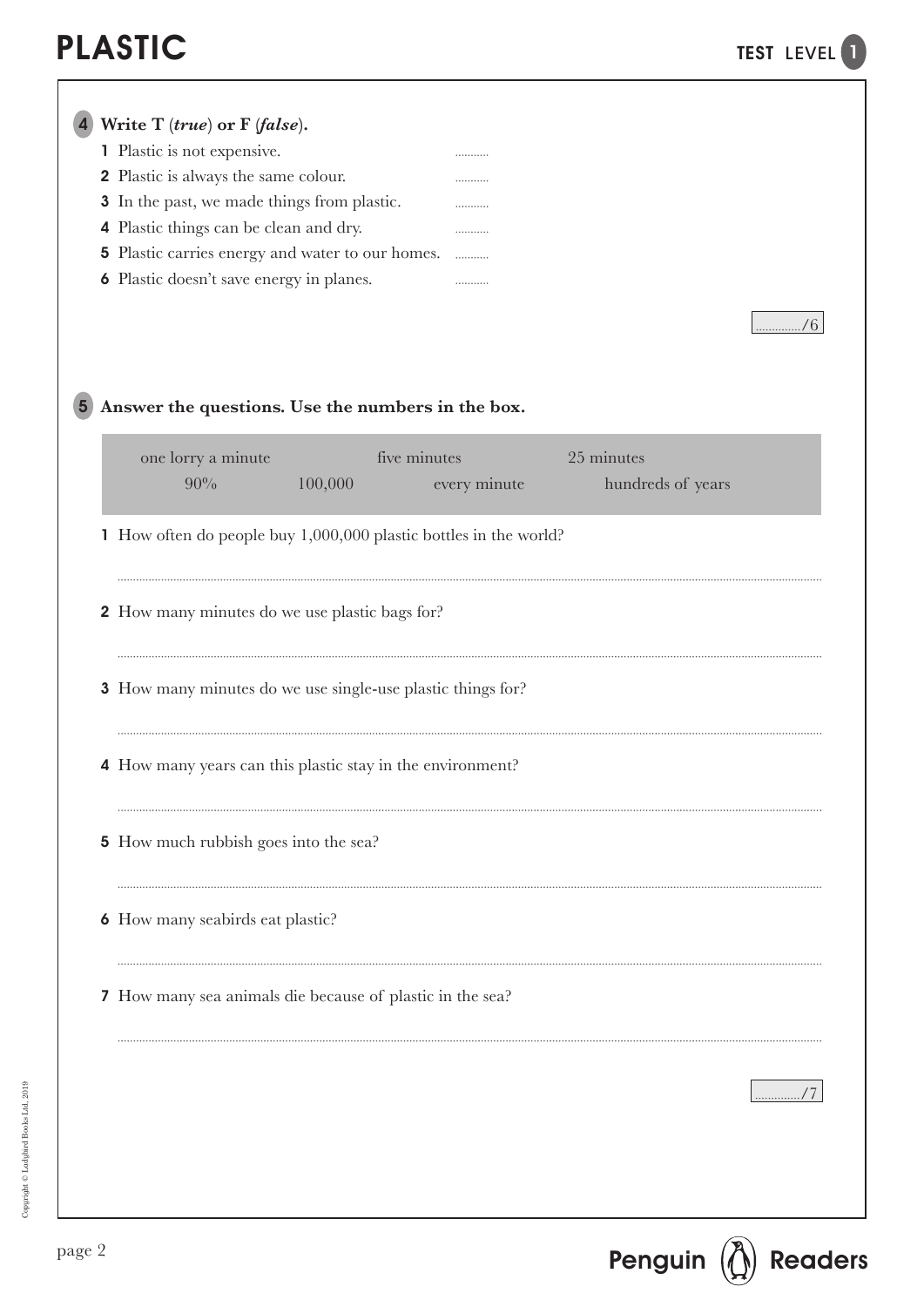